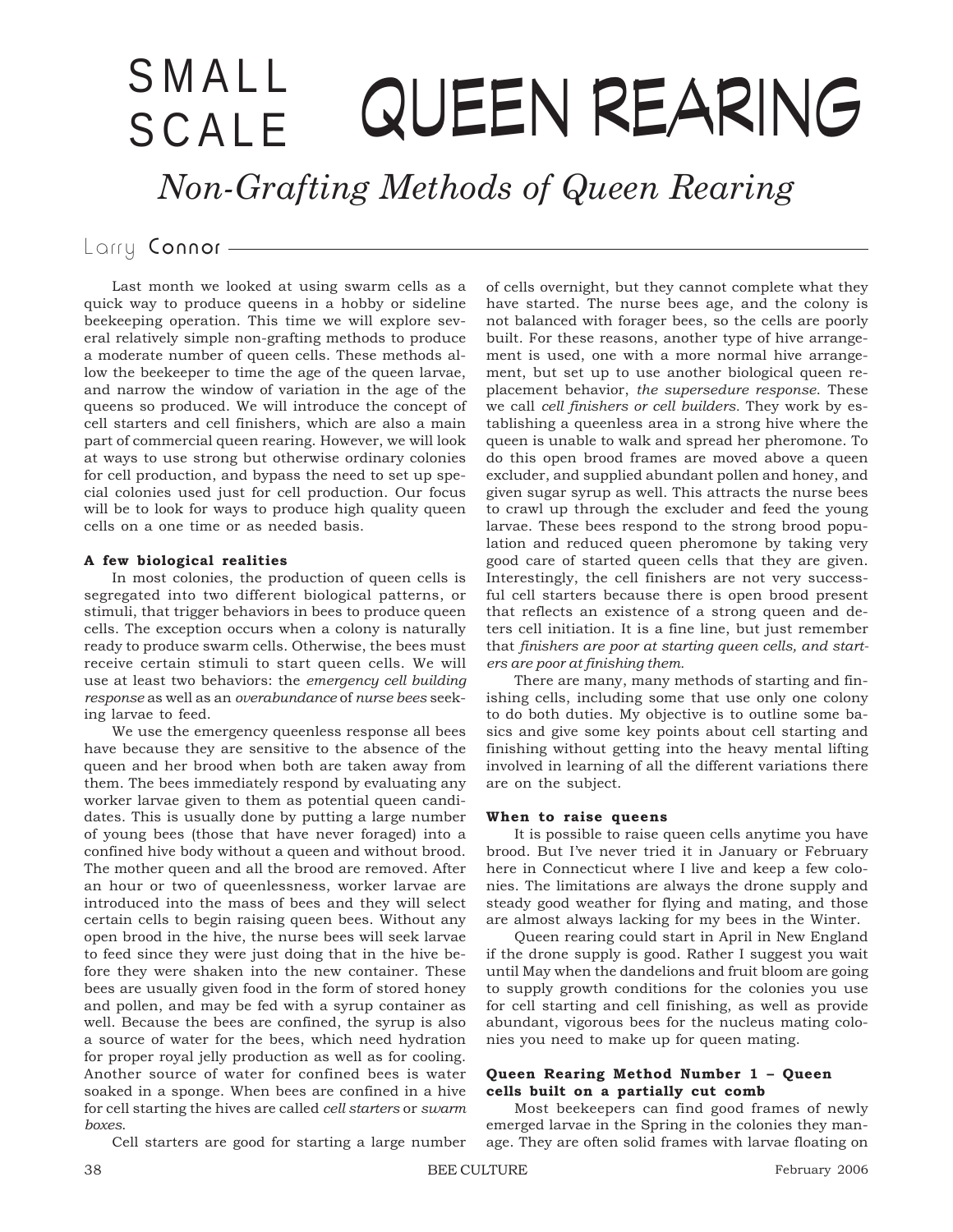Strong colonies could be moved from a warmer location in the very early Spring into New England for queen production, and the colonies would undoubtedly contain adequate drones for mating. Drone holding colonies might also be brought in, or packages filled with a mixture of drones and queens shaken in the south and shipped for mating. Once they arrive, however, the beekeeper is still faced with two enormous challenges: one, keeping alive the drones that have been brought in, and two, having suitable weather for good mating flights by virgin queens and by drones.

beds of royal jelly. Since queens usually concentrate on one side of a frame at a time as they lay eggs, this provides uniform aging of the eggs, and thus the larvae found on the comb. Not every queen does this, I know.

It is just one small step, then, for the beekeeper to add a suitable frame for cell construction to the colony that is to be mother to the new queens. For reasons that will be clear in a minute, this frame should be built on thin natural wax foundation. No plastic, no wires, no reinforcement. Fasten three or four 3-inch wide starter strips that are cut at the end to form a triangular point. These must be held securely from the top bar with hot wax and a wood strip. When the colony is growing nicely, put the frame with starter strips into the hive and let the bees build it out and the queen lay into it. Put this frame directly in the middle of the brood nest. A quick check will tell you when the queen lays into it, and then you can time your queen rearing activities. The bees often build drone comb around the triangular points.

When the frame is filled with eggs that have hatched within the last 24 hours and are floating on royal jelly, you can start the process. Remove the frame from the hive and gently brush the bees off the comb.

Using a sharp knife, trim back the comb pieces to the original shape so you have three or four triangular edges that contain appropriate aged larvae for the cell starter colony. Queen cells will be produced along the edge of the comb, and you will be able to cut these cells off the frame for use in the mating nucleus.

Having watched the frame carefully, you should know the day you expect the larvae to be hatched (and fed) and ready for the cell starter. Several hours before you remove the frame and trim the triangular pieces in the comb, set up a cell starter as follows:

1. Assemble a starter box out of a five-frame nucleus with screen stapled to the bottom of the box to keep the bees inside and to allow ventilation. In the box put a frame of honey and pollen and a used but clean (soap free!) sponge dripping with water.

2. Go to a strong hive you have selected and locate the brood nest and find the queen. Set her aside so she is not accidentally added to the starter box. Shake all the bees on the brood frames into the starter box. Bees that fly back to the parent hive are older bees so don't worry about them. You only need the young nurse bees in the starter colony. You want two or four pounds of nurse bees in the starter, and a good strong colony in the Spring should have this.

3. Close up the starter (with bees, honey, pollen and water) and take a break – lunch or dinner even.



*Cut thin beeswax foundation into three or four strips ending with triangular points. When you determine the breeder queen and colony are able, place the frame in the brood nest and let the bees draw out the comb, and the queen lay worker eggs into it. Gently check every day or two for progress. When the frame holds larvae that are one day old or younger, cut the comb back to the worker foundation, and place in the starter colony. (Adapted from* Queen Rearing and Bee Breeding *by Harry H. Laidlaw Jr., and Robert E. Page, Jr., published by Wicwas Press.)*



*Young larvae, floating on a bed of royal jelly. This is an older frame that shows the white royal jelly the larvae are floating on. Look for this on the new wax built from the starter strips.*



*Starter box. The text describes making a simpler version than this by stapling screen onto the bottom of a five-frame nucleus box. This starter is extended, and has screen sides for ventilation. Shake the young bees from a strong hive for use as a starter colony overnight. The bees are returned to the parent hive the next day when the started cells go to the cell finisher. (From* Queen Rearing and Bee Breeding *by Harry H. Laidlaw Jr., and Robert E. Page., published by Wicwas Press.)*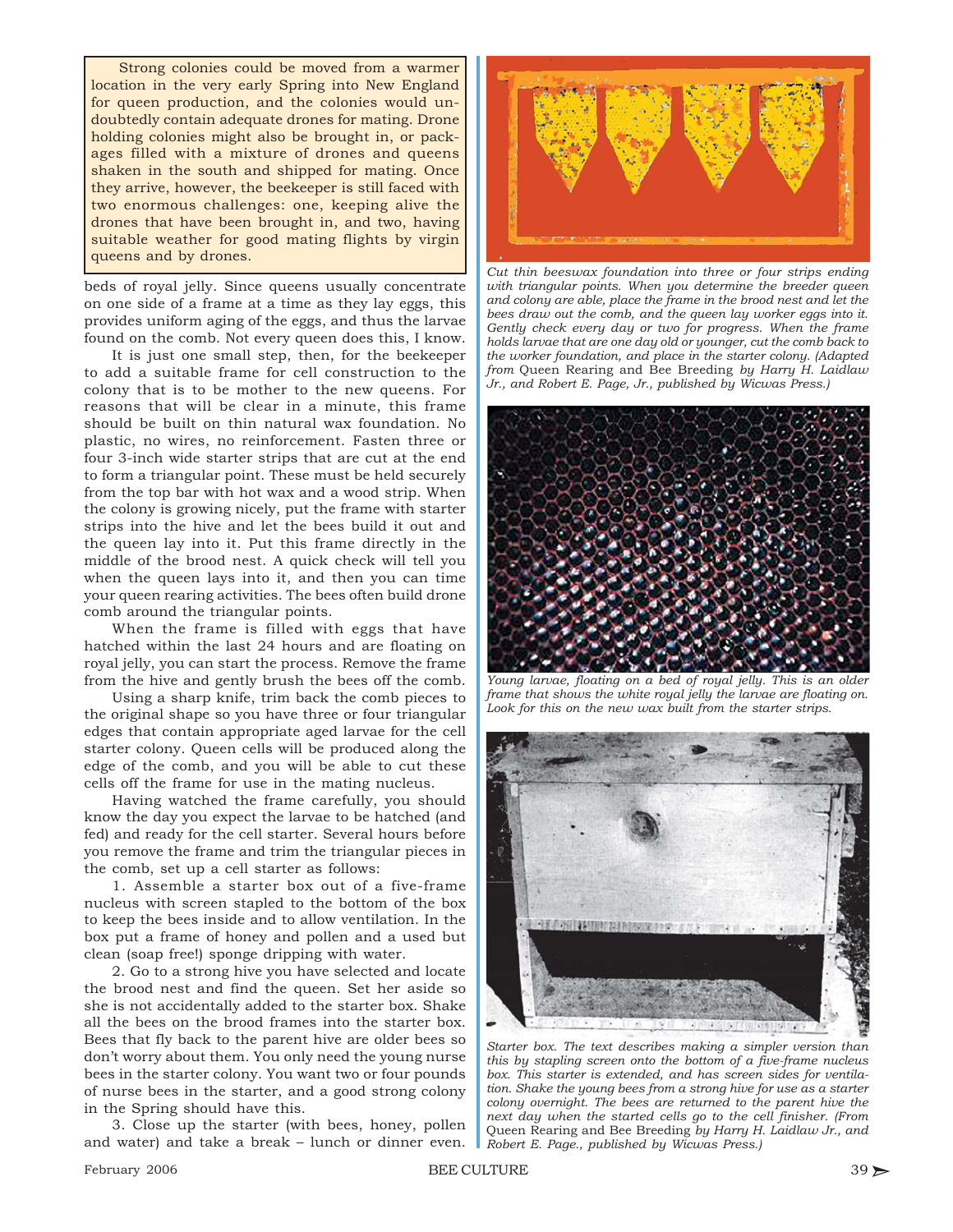

*In the Alley/Smith method of producing queen cells, a queen is stimulated to lay eggs into young comb. When the larvae are 24 hours old, the comb is cut into strips and hot-waxed onto a wooden bar that sets in a frame. One, two or three of these bars may be used depending on colony strength and seasonal buildup. Here the beekeeper has removed two cells and left one, allowing the bees to build cells with room in between. (Adapted from* Better Queens*, self-published by Jay Smith in 1949.)*



*About two days later the bees have reformed the worker cells into queen cells. Cells produced in this method are usually webbed together, and must be carefully cut apart for use in the mating nucleus. (Adapted from* Better Queens*, self-published by Jay Smith in 1949.)*



*Beekeeper Rollie Hannan Jr. working a cell builder/finisher in his queen yard. This colony consists of three deep hive bodies. A laying queen is active in the bottom two chambers, but is kept out of the top hive body by a queen excluder (note the unpainted wood strip). Rollie has moved three or four frames of open brood (hatched larvae) above the excluder. There are frames containing pollen and nectar next to the brood. When the cells are added, they are placed in the center of the open brood and the nurse bees, attracted to the open brood, crawl through the excluder and care for the queen cells as well as the worker brood. Note the migratory lid with a hole cut into the center. This allows Rollie to keep feeding the cell building without opening the colony.*

Then go to the colony with the frame you will use for the queen cells, remove the bees and trim the wedges out to leave the triangular pieces containing worker bee larvae.

4. Bounce the starter box so the bees fall to the bottom of the box. Gently slip in the frame with the queen cells. Close the colony. If the nighttime temperatures go below 50°F., put the starter in a protected shed or even a closed garage (after you get permission from you spouse). If temperatures are warm, place the bees on blocks so they will be able to ventilate through the screen on the bottom.

5. Anytime the next day you can move the started cells and put them into a cell finisher colony.

6. Make up a cell finisher by going to a strong hive and find the queen. Select four to six frames of open brood (eggs and larvae) and put this in a separate hive body over a queen excluder over the brood nest. Replace the missing brood frames with drawn empty comb. Make sure the queen is below the excluder! Above, add frames of honey and pollen.

7. Add the frame of started cells to the finisher colony. You will be able to see where the bees have reshaped the wax around the cells and have started to lavishly feed the larvae inside. But don't count your queens yet, since the finisher will probably not care for all of them.

8. Feed the finisher, either with a division board (frame) feeder, or with a jar on a migratory lid with a hole cut to hold the jar. Keep the feeder or jar filled until the cells are sealed.

9. Now it the time to mark your calendar. Most books say that queens take 16 days to develop, but I figure at least one of them will be precocious and will emerge on day 15. Here is your queen math lesson:

| Egg to larva          | 3 days |
|-----------------------|--------|
| Larva in parent hive  | 1 day  |
| Night sent in starter | 1 day  |
| Total                 | 5 Days |

Subtract the days spent already from 15, giving you 10 days. Subtract one day from this, since you want to move the cells one day BEFORE they emerge. That gives you nine days. Go to your calendar and count nine days ahead and write MAKE NUCS – CELLS RIPE. Notice if you have anything planned that day, like your wedding or something, and plan to make the nucs up a day or two earlier, but not much more than that, or they will be in their own cell building business and mess up everybody's hard work so far.

10. On that ninth day, remove the frame with the queen cells. You may have a dozen or two cells in formation, but some will be side-by-side and impossible to separate. Count these as a single cell, and introduce them together into a nucleus. The queens will work this out in a time-honored battle of the fittest.

11. In your mating nuclei, add the queen cells you have cut from the frame using a very sharp knife. You will probably need to make space on the frame, just under the top bar, to make room for the cells. Cut out a portion of the comb and honey or brood, and gently but firmly affix the cells to the frame. Make sure the cells point downward into open space so the queen will be able to emerge safely.

12. The queen should emerge and mate, and may start laying eggs in about two weeks. Check the nuclei at that time for eggs and a new queen swollen with more. You may want to leave her there for a few days to lay up the nucleus, or the nucleus itself may become part of your increase plan for the season.